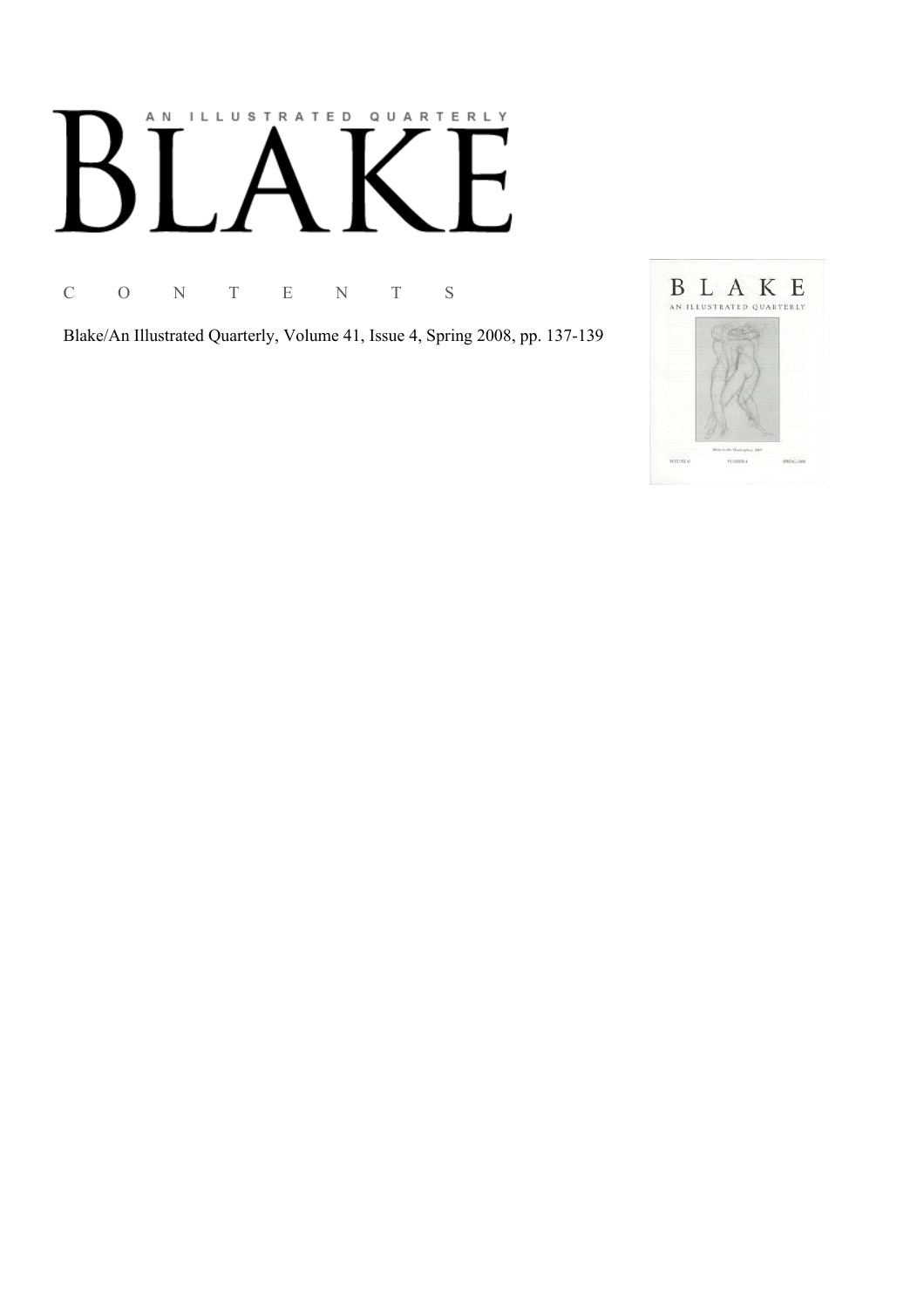## K E  $\mathbf B$

## AN ILLUSTRATED QUARTERLY



Blake in the Marketplace, 2007

VOLUME 41 NUMBER 4 SPRING 2008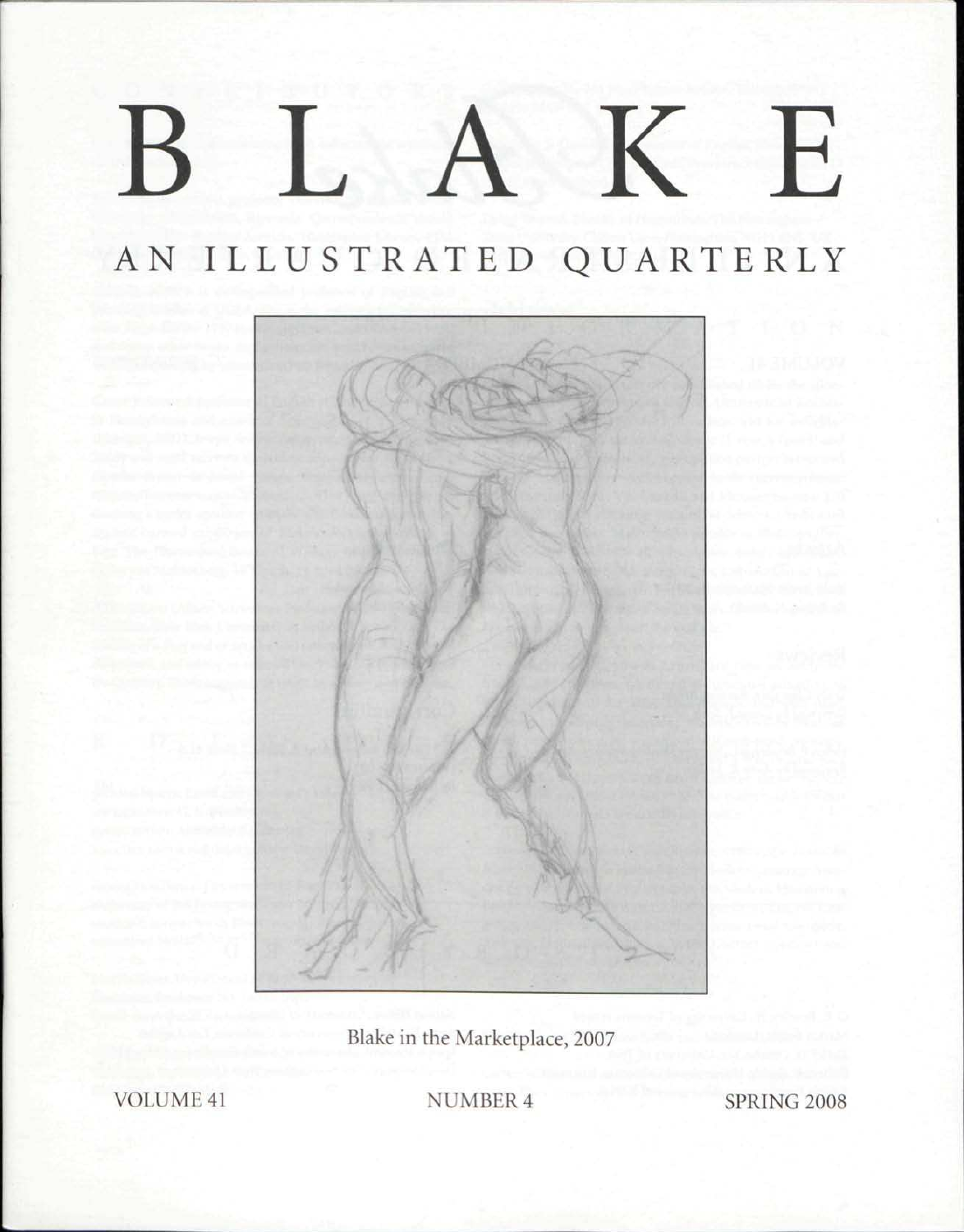

## AN ILLUSTRATED QUARTERLY

www.blakequarterly.org

VOLUME 41 NUMBER 4 SPRING 2008

#### CONTENT S

| Article                                                                         |     | Discussion                                                          |     |
|---------------------------------------------------------------------------------|-----|---------------------------------------------------------------------|-----|
| Blake in the Marketplace, 2007                                                  |     | The Dates of Jerusalem                                              |     |
| By Robert N. Essick                                                             | 140 | By G. E. Bentley, Jr.                                               | 166 |
| Reviews                                                                         |     | Reply to G. E. Bentley, Jr.<br>By Aileen Ward                       | 166 |
| Tracy Chevalier, Burning Bright<br>Reviewed by Grant F. Scott                   | 163 | Corrigendum                                                         |     |
| Helen P. Bruder, ed., Women Reading William Blake<br>Reviewed by Anne K. Mellor | 164 | To "The Last Judgment by 'B. Blake," Blake 41.3<br>(winter 2007-08) |     |
|                                                                                 |     | By Morton D. Paley                                                  | 163 |

### ADVISOR Y BOAR D

G. E. Bentley, Jr., University of Toronto, retired Martin Butlin, London Detlef W. Dörrbecker, University of Trier Robert N. Essick, University of California, Riverside Angela Esterhammer, University of Zürich

Nelson Hilton, University of Georgia Anne K. Mellor, University of California, Los Angeles Joseph Viscomi, University of North Carolina at Chapel Hill David Worrall, The Nottingham Trent University